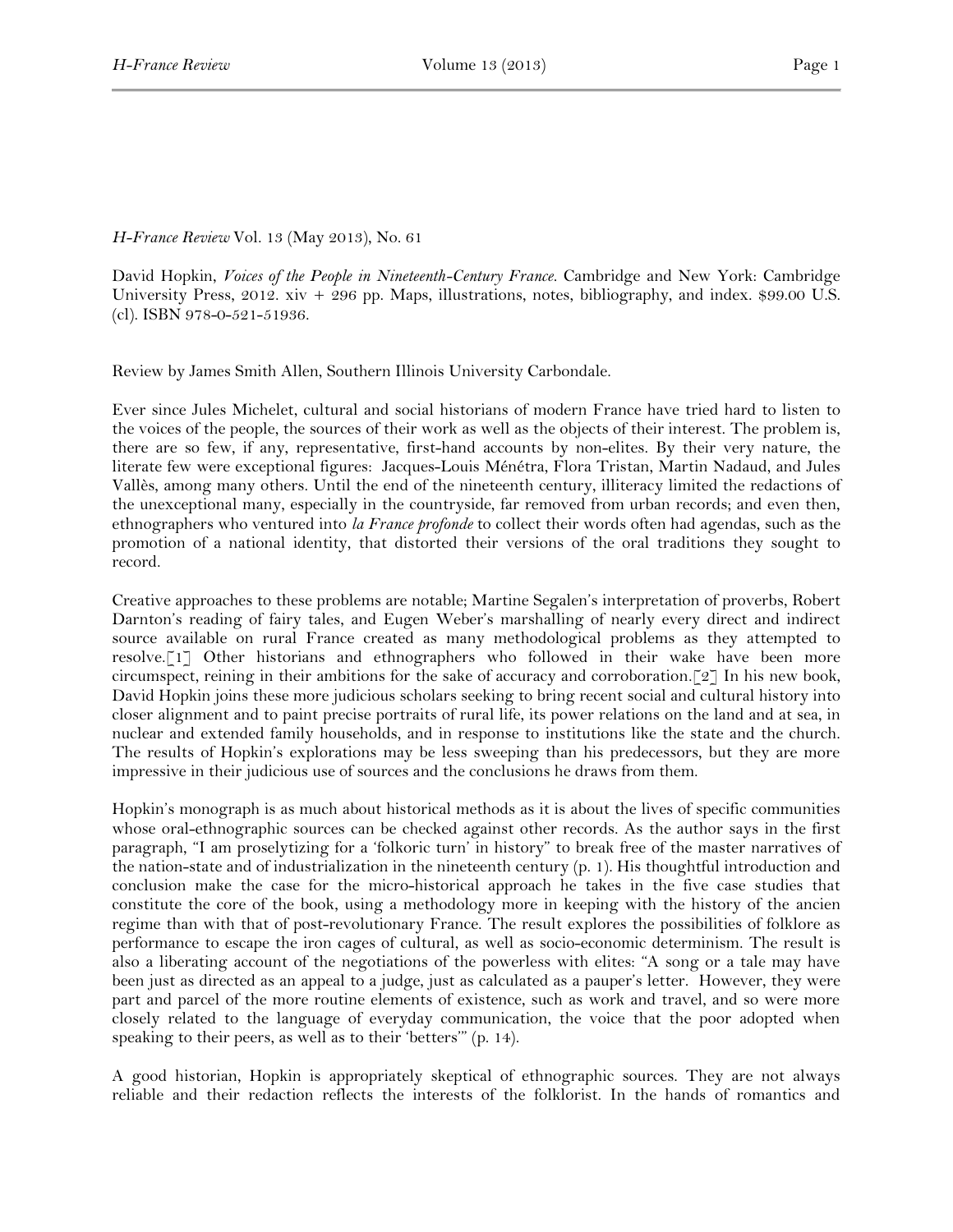Marxists, these sources are little more than the yearning for the national soul or the conflict of social classes, respectively. More recent scholars seem to have found the historical significance of the social act that each performance represents in "eco-types," revealing "patterns of cultural preferences at the level of community, occupation, ethnic group and region" (p. 27). According to Hopkin, exemplary evidence can be found in the inventories of folk songs and stories edited recently by teams of ethnographers.[3] The historian puts these sources to good use in the rest of his book: "My argument in what follows is that small, face-to-face but hierarchical communities, reliant on the cooperation of kin and neighbours, and dependent on the exigencies of the environment, require different communicative strategies from those of the educated, individualist consumer of the modern West" (p. 29). In short, these strategies are "designed to avoid confrontation and retribution" invariably because inequalities of power and resources could be devastating for the storytellers and their communities (p. 29).

After this methodological introduction, Hopkin turns his attention to five different locales where folkloric evidence supports this contention, viz., the fishing village of Saint-Cast in Brittany (chapters one and two), the villages of the Moselle occupied by Germany after the Franco-Prussian War (chapter three), the extended Briffault-Chaumereuil households of Montigny-aux-Amognes in the Nièvre (chapter four), the peasant laborers in the Stéphanois region (chapter five), and the Vellave lace-making communities in the Haute-Loire (chapter six). The ethnographic sources include the stories told by different informants, with significant variations defined by gender, about the perils of work at sea; riddles posed by young women and answered by suitors in rural courtship rituals; the tales recounted by members of an extended family about the power dynamics of peasant households; the work songs of peasants without access to their own land; and songs sung in the religious sodalities of women lacemakers. In every instance, Hopkin teases out the everyday working and familial relations of rural communities in which the give-and-take of performers and their audiences recount their social and cultural circumstances.

The first two chapters, on the tales of coastal Brittany, as told to Paul Sébillot, the best-known folklorist of the Third Republic, constitute the longest and most thorough case study in the book. Although the stories resemble fictionalized autobiographies, they shed valuable light on the communicative strategies of the tellers in specific settings, especially when verified by what else we know about the informants and their audiences from the Inscription Maritime. This latter source, established by Colbert in 1668, created a register about every Frenchman who made a living from the sea. In a commune characterized by endogamy and matrilocality, thanks largely to the high rates of male mortality, the tales as told by the women were about fear and loss, friendship, generational solidarity, religiosity, and the transformation of the community into a tourist mecca towards the end of the nineteenth century. On the other hand, the tales as told by the fishermen were much more about the hierarchy of treacherous work at sea and the efforts to maintain a sense of control in a hostile environment that killed as many as 2 percent of all sailors every year. Depending upon whose story was being told, both men and women developed their own romance, one which lent them a sense of agency they otherwise lacked in their actual lives by and on the sea. For Hopkin, this "narration was not just a pastime, it was an operating system within a face-to-face community" that enabled communities of men and women to cope with powerful external threats to their very existence (p. 107).

The remaining chapters take the same careful approach to the folkloric artifacts and other, verifiable historical sources. In each case, the results are narrowly framed and rarely range beyond the situational context of the rural storytellers and songsters and their immediate audiences. That good scholarship forms the basis for the trust his own readers place in his balanced, well-informed judgments on complex problems raised by the folklore, but also by social historians who have taken other approaches to the same questions. In chapter five, especially, Hopkin revises Roland Mousnier's controversial "society of orders," which did not include peasants, on the basis of agricultural work-songs and their historical vision: "peasants… did possess a language, a set of symbols, with which to articulate a sense of their own identity," one which illuminates "some of the mysteries of their collective behavior" after 1789 (p.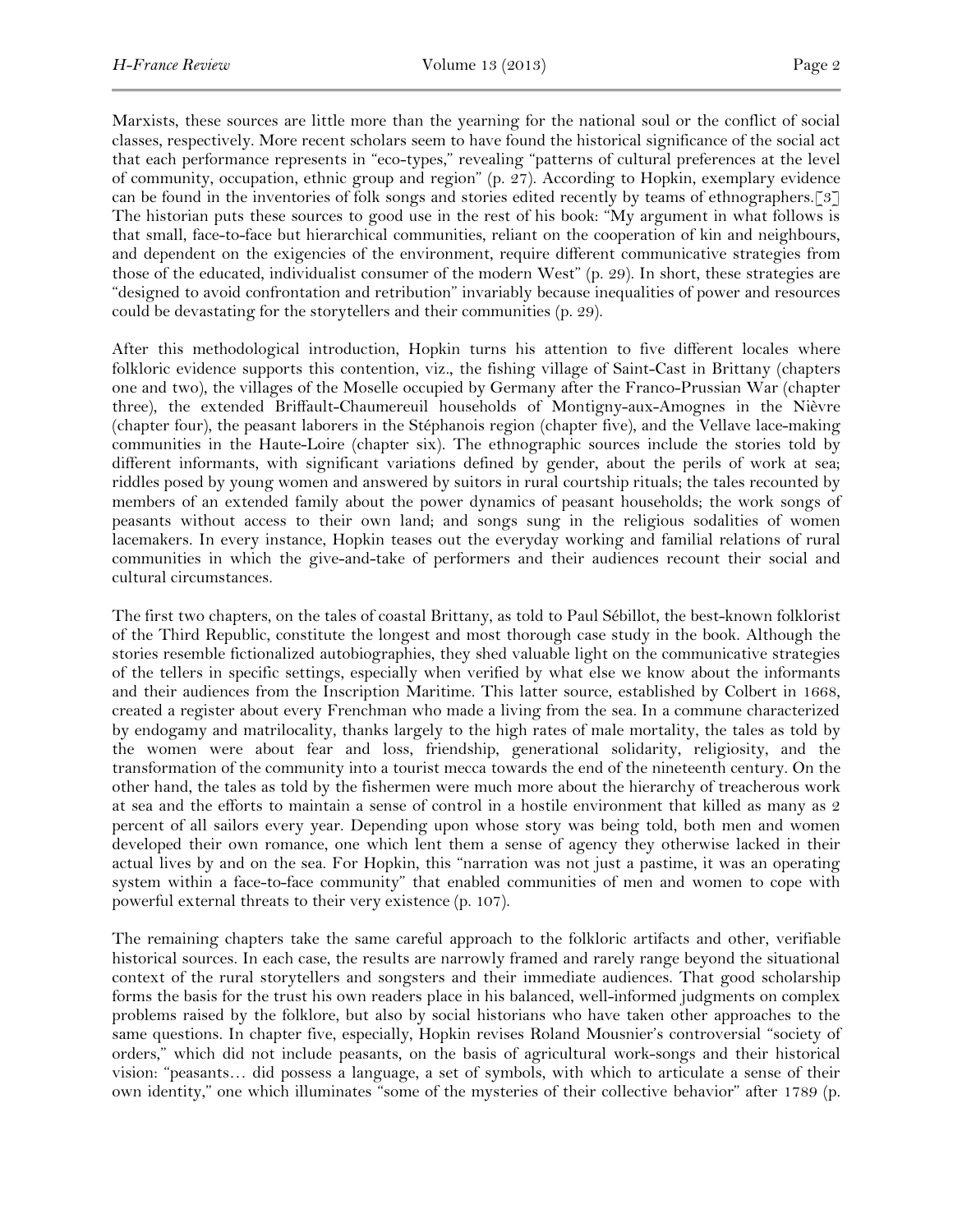187).[4] They simply broke with the Third Estate, just as one would expect from the widely sung "pauvre laboureur," "a vocalized *cahier de doléances*… a list of complaints… to whoever might be listening" that constituted a peasant vision on the eve of the Revolution (p. 201). "The 'peasant vision'," Hopkin argues, "was not just a 'discursive reality': it was an ideological understanding of society which could form the basis of mobilization, but only as long as function trumped class" (p. 208).

At moments like these, Hopkin's methodology suggests its potential for significant contributions to modern French historiography that would otherwise not appear in his close studies of social and cultural developments at the local level. At first blush, the author's accounts of the historical relation between the micro- and the macro-levels, between continuity and rupture with the past, do not promise much. But with patience, the reader is taken, step by step, through the ethnographic evidence, the cumulative results of which build to more remarkable generalizations. According to Hopkin, "The established unities of time and space that so often predetermine the shape of historical investigation are largely conventions to make the life of scholars easier: they may have absolutely no importance in the lives of the historical actors we study" (p. 260). And so it is with politics and the national categories that politics assumes. These categories, too, need to be re-negotiated among historians so the very objects of their study would recognize them.

If I have a reservation about Hopkin's method, it lies in the different ways literary historians think about the stories and songs, which he does not really take into account. Catherine Velay-Vallantin, for one, has considered in considerable detail the mutations and transformations of popular stories that should give Hopkin pause in his relatively static notion of ethnographic sources. Writes Velay-Valantine, "[t]he tale, inscribed in the *longue durée*, is not for all that an unchanging object."[5] There is considerable variation in the stories that people tell over time, not just because of shifting personal and historical circumstances but also because of the cultural life of the stories themselves. The tales have a logic of their own that Hopkins needs to address, I think, to confirm the effective utility of folklore and the ethnographers who recorded it.

But this is a cavil about a remarkable achievement. Hopkin's book deserves the attention of many more historians than those practicing the social and cultural history of rural nineteenth-century France. Besides its immediate interest to anthropologists and ethnographers, *Voices of the People* is essential reading for historians of women, gender, and the family; scholars of social relations, hierarchies, and power dynamics in small communities; students of popular culture and religious practices; researchers of national identity and historical memory; and many others. This book richly deserves a broad and thoughtful reading.

## NOTES

[1] Martine Segalen, *Love and Power in the Peasant Family: Rural France in the Nineteenth Century* (Chicago, Ill.: University of Chicago Press, 1983), pp. 1-10; Robert Darnton, *The Great Cat Massacre and Other Episodes in French Cultural History* (New York: Basic Books, 1984), pp. 9-74; and Eugen Weber, *Peasants into Frenchmen: The Modernization of Rural France* (Stanford, Cal.: Stanford University Press, 1976), pp. ix-xiii, 485-496.

[2] The following titles critique approaches taken by Segalen, Darnton, and Weber, respectively: James R. Lehning, *Peasant and French: Cultural Contact in Rural France during the Nineteenth Century* (Cambridge: Cambridge University Press, 1995), pp. 5-6, 209; James Fernandez, "Historians Tell Tales: Of Cartesian Cats and Gallic Cocks," *Journal of Modern History* 60(1988): 113-127; and Charles Tilly, "Did the Cake of Custom Break?" Center for Research on Social Organization, University of Michigan, Working Paper No. 189, at [http://deepblue.lib.umich.edu/handle/2027.42/50963.](http://deepblue.lib.umich.edu/handle/2027.42/50963)